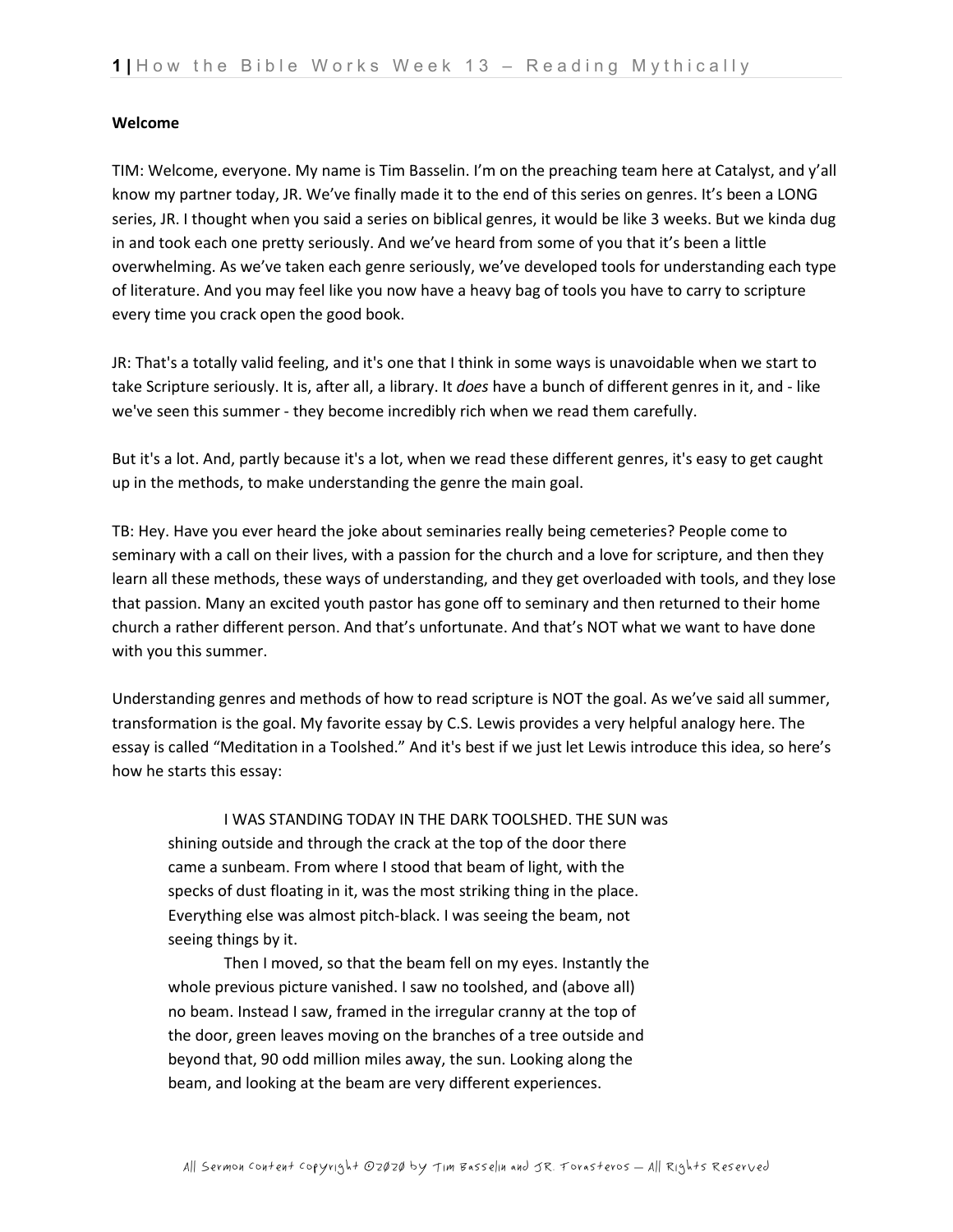JR: We've given you a bunch of tools this summer to look at the beam of light that is scripture breaking into our dark world. And they're helpful for our understanding, but with all our tools, we run the risk of a being a group of scientists walking around the beam, measuring its width and length and checking the temperature of the air in the light vs outside the light, and we never look along the beam to see all that is larger than the dark shack, all that is beyond us, full of light.

As we conclude our series today, we want to remember that Scripture is an invitation to the God who is beyond our comprehension. Even with all the tools of the whole world gathered and spent a lifetime learning how to use, God is unmeasurable. But…. God breaks into our world, and invites us to see everything by God's light.

Singing together is another way God invites us beyond ourselves. So let's sing together as we begin!

## **Message**

JR: This is the last week of our Summer Series. We've spent the summer exploring the various genres of the Bible. This has all been grounded in our conviction that Scripture is inspired. By that, we mean that Scripture is a gift from God, and its purpose is to invite us into the larger reality that we call the Kingdom of God. A life with God. A relationship with and through Jesus.

God gave us these invitations through real people, people who wrote in particular times and places. So that's why we focused on genres. We want to understand how these texts were heard in the first place.

Ancient writers created biographies and histories, prophecies and apocalypses, folklore and mythologies, letters and legal codes, poetry and wisdom literature.

But again, so much new information can feel overwhelming. It's tempting to grasp onto this new information and mistake it for the goal. To think that becoming an expert in how to read the Bible is the goal.

But our goal is transformation, not information. So today, at the close of the series, we're going to take a page from two good friends who shaped each others' faith dramatically: J. R. R. Tolkien, author of the Lord of the Rings, and C. S. Lewis, who penned, among other things, The Chronicles of Narnia.

Tolkien and Lewis would invite us to read the Bible not for information but *mythically*.

TB: So, we are using the word mythically a little differently than it was used last week. Last week Sue and JR were referring to the genre of myth, which is a type of storytelling. This week, we are trying to get at something different - by myth we mean kind of the underlying truth behind the story, or the underlying truth that sustains all of creation and life.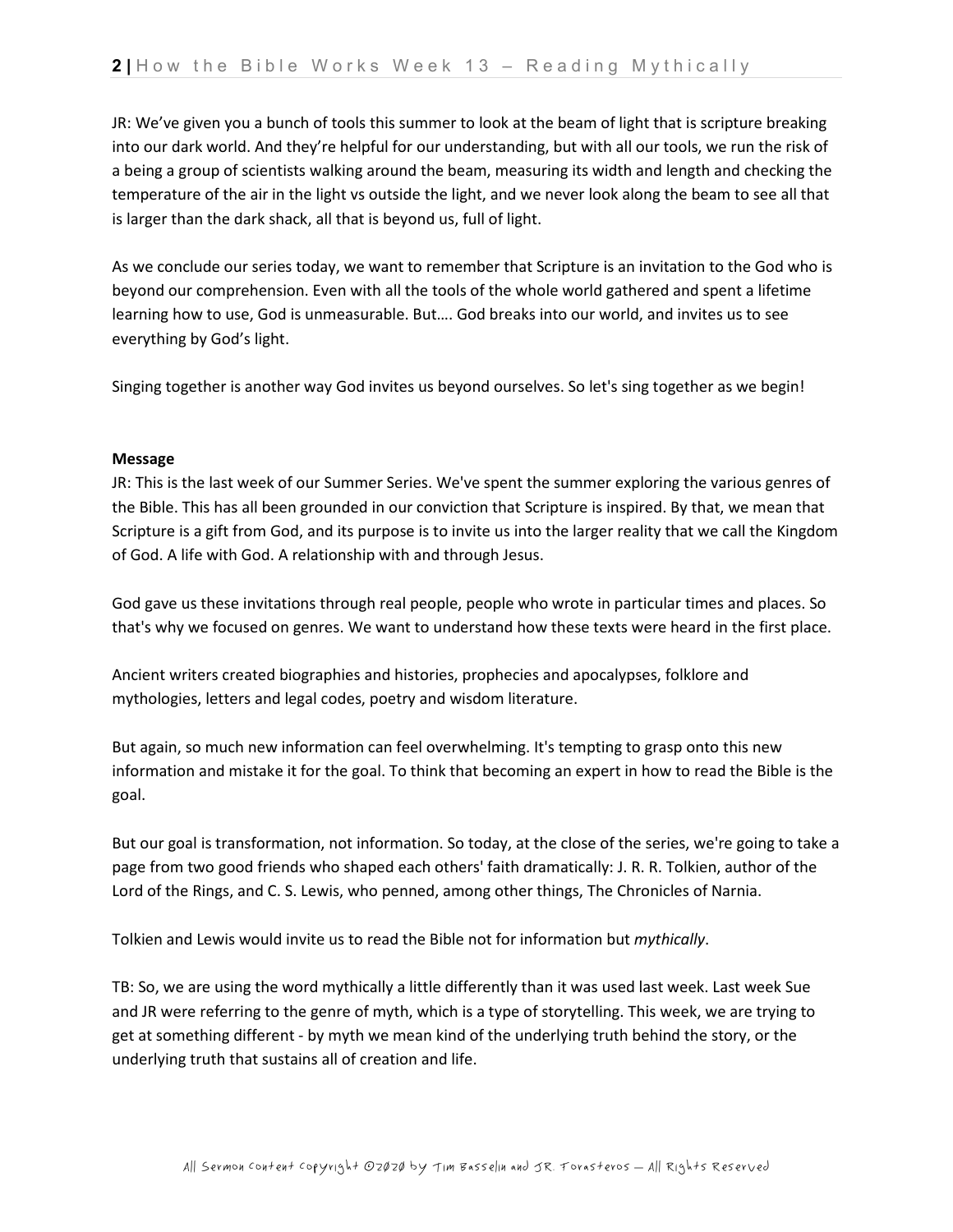Let's begin thinking about myth this way by understanding how Lewis and Tolkien thought about myth. Now this is pretty incredible…. it was as Lewis and Tolkien had conversations about myth that Lewis began to move from being an avowed atheist to believing in God.

Their friendship was birthed from their shared love of the old **Norse** myths. They spent a lot of time discussing different cultural and religious myths. They were amazed how similar themes pop up in various myths all over the world. They discussed the role myths played in creating a culture's morality and how they treated one another. And one day Lewis said something about myths being so wonderful, but too bad they're lies breathed through silver. And Tolkien said to Lewis that all the stuff he loved about myths, all the heroism, the self sacrifice, the gods being reborn, that all that stuff was there in the story of Christ, every bit of it, with just this one difference. In Christ, myth became fact. That's such a marvelous way of putting it. All of that truth that pops up in people, cultures, religions ... it becomes incarnate when Christ is born. And with that line, "myth became fact," Lewis turned from atheism to theism. And that line, "myth became fact," kept working on his soul until he turned all the way to Christianity. A love for myth, for experiencing truth in stories, is how Lewis came to recognize the truth of the incarnation.

There is a way of reading scripture that looks for facts, and then attempts to move beyond the facts to something bigger. I don't want to dismiss this way of reading. It's very important for understanding. And all the tools we gave you this summer can be very helpful in doing this. But, there's another way of reading scripture that doesn't just look at the beam of light and study it, but looks along the beam of light. In loving myth and giving himself over to it, Lewis was already looking along the beam of light before he ever believed in the Bible as facts. The larger truths outside of the Bible were what allowed him to see the events in the Bible as real and important.

JR: Knowing this, you can begin to see why Lewis wrote the Narnia series and Tolkien wrote The Lord of the Rings. They believed that myth can shape our imaginations in such a way that we are able to recognize truth more easily. Getting carried along in a story that is true to reality invites us to know what it's like to look along the beam of light and not just at it.

In that essay where Lewis describes the beam of light in the toolshed, he then uses another metaphor. Imagine you see a young couple in love. There is a legitimate scientific explanation for what is happening with the couple, the biology of attraction. Testing the pheromones and mapping the brain chemistry, paying attention to how blood rushes to the cheeks as their pulses increase. We could spend a long time creating a hyper-accurate picture of what happens to a body in love. But you could be THE most knowledgeable scientist in the world about those facts …. And really know very little about love if you'd not experienced it yourself. Again, it's not that the science isn't helpful, but it's not the thing itself.

TB: Ok. admittedly, a beam of light in a toolshed is pretty abstract, but I think most all of us understand something about loving and being in love. That experience is a very good example of what we mean by myth. We don't love only because Jesus came into the world and died for us. Love is actually more basic than that. You know, "love makes the world go round," and that was true before the incarnation.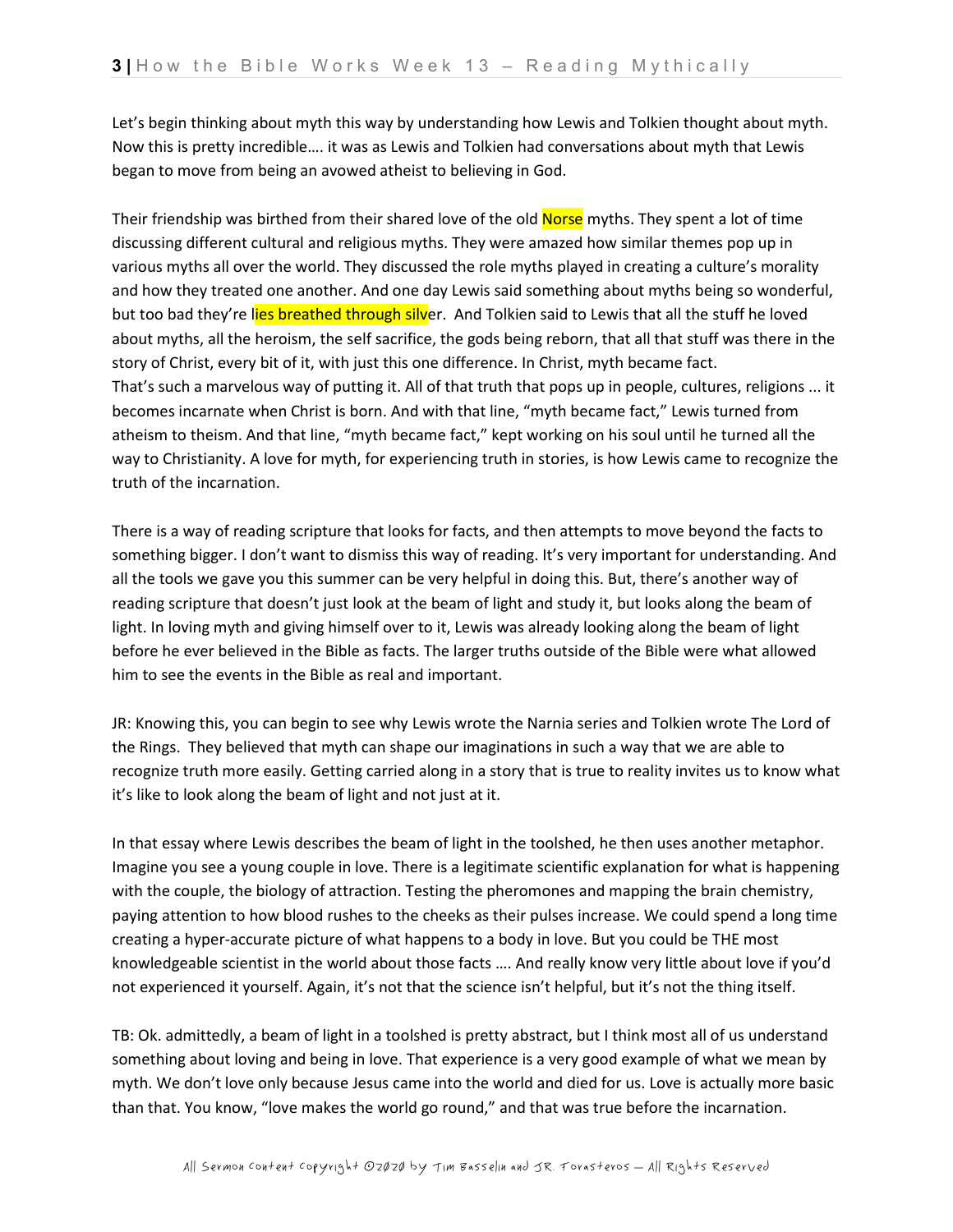My understanding of how the world began is that the Trinity, God the Father, God the Son and God the Holy Spirit, so loved one another that their love overflowed its bounds, and out of that overflow, our world was made …. and as a side note, according to CS Lewis, possibly or even likely many many other worlds, but that's another discussion for another time, so let's get back to that overflow of love, which I believe is the ongoing, driving force of life in this world. This moving, creating, overflowing love is very basic to reality. It underlies and upholds everything. We get glimpses of LOVE here and there in our relationships … and that's what Lewis and Tolkien meant by myth. It's an organizing principle, it's the truth that's beyond our seemingly disparate experiences of our daily lives. And stories are helpful in tapping into that larger truth, that mythic quality of reality.

JR: We all know that something's greatest strength is usually also its greatest weakness, and that's very true with the scientific method. The fact that it puts us in control is a double-edged sword. So, there's a way of approaching Scripture that uses all the tools of interpretation and reading literature to put us in control. We might call that the Scientific impulse toward Scripture. It looks like expecting the Bible to behave the way *we* want it to behave. It's why a lot of us were a little freaked out by the idea that the Bible has mythology and folklore in it.

Myth, though, is larger than us. It's truth that we get caught up in. Myth carries us away in stories, even and perhaps especially where we can't explain why or how.

Remember, Tolkien insisted to Lewis that Jesus' incarnation is a *true myth*. This means the incarnation is all that stuff we dream about and most deeply understand to be true come into actual being.

[Scripture Slide 1] The opening of John's gospel illustrates this myth breaking into our world. Remember that the Gospels are ancient biographies, meant to convince us that Jesus is the way to life.

But how does one prove that scientifically? So, the opening of John's Gospel, "In the beginning was the Word and the Word was with God and the Word was God" is mythical. It participates in the myth that Genesis starts with, "In the beginning God created the heavens and the earth." Again, for Lewis and Tolkien, this is the power of myth. It draws us beyond ourselves into something much larger!

The best way John could get this across was to write it in the form of a poem - a chiasm (remember when you taught us about those, Tim?).

TB: Yeah, hopefully y'all remember this poem by George Herbert - Easter Wings. The structure of a chiasm is abc, cba. Much of the Psalms are written in chiasm, and here in Easter Wings, Herbert uses this structure to help us feel the way sin restrains us and salvation sets us free. It's worth returning to and reading again.

[Read Easter Wings- with visual on screen]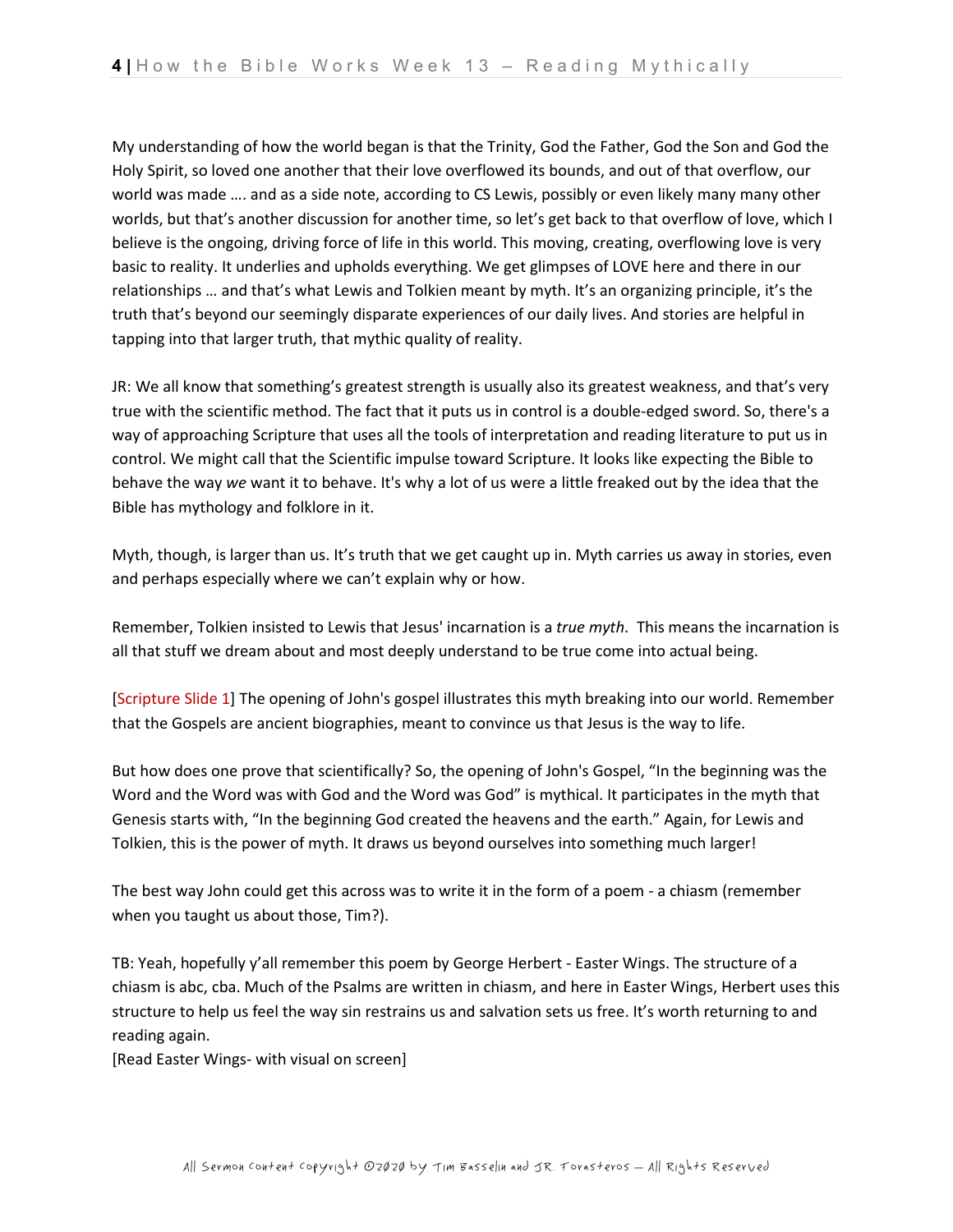We are all familiar with the beginning of John's gospel, this beautiful, lyrical, mythical vision of Jesus. Interestingly, John ALSO uses this chiastic structure, just like the Psalms.

JR: Let's read the opening poem together, and we'll show you the chiastic structure. You'll see that the emphasis of the poem is how God, through Jesus, makes us all God's own children:

In the beginning the Word already existed. The Word was with God, and the Word was God. He existed in the beginning with God. God created everything through him, and nothing was created except through him. The Word gave life to everything that was created, and his life brought light to everyone. The light shines in the darkness, and the darkness can never extinguish it.

God sent a man, John the Baptist, to tell about the light so that everyone might believe because of his testimony. John himself was not the light; he was simply a witness to tell about the light. The one who is the true light, who gives light to everyone, was coming into the world.

He came into the very world he created, but the world didn't recognize him. He came to his own people, and even they rejected him. But to all who believed him and accepted him, he gave the right to become children of God. They are reborn—not with a physical birth resulting from human passion or plan, but a birth that comes from God.

So the Word became human and made his home among us. He was full of unfailing love and faithfulness. And we have seen his glory, the glory of the Father's one and only Son.

John testified about him when he shouted to the crowds, "This is the one I was talking about when I said, 'Someone is coming after me who is far greater than I am, for he existed long before me.' "

From his abundance we have all received one gracious blessing after another.

For the law was given through Moses, but God's unfailing love and faithfulness came through Jesus Christ. No one has ever seen God. But the unique One, who is himself God, is near to the Father's heart. He has revealed God to us. -- John 1:1-18

Like with Easter Wing's pattern that looks like wings, John 1 does something similar here, but with mountains. Did you catch that bit at the end about Moses? Moses received the Law by going to the top of a mountain. Which made sense in the ancient worldview. God was up there, so if you wanted to break into the world of the gods, you had to go up there. (Like Mt. Olympus, right?)

So Moses went up a mountain, peeked his head into God's reality, and came back with the law. John uses that at the end of his chiasm to create a visual punch to his story about Jesus.

The Word starts with God - the Word is with God and IS God.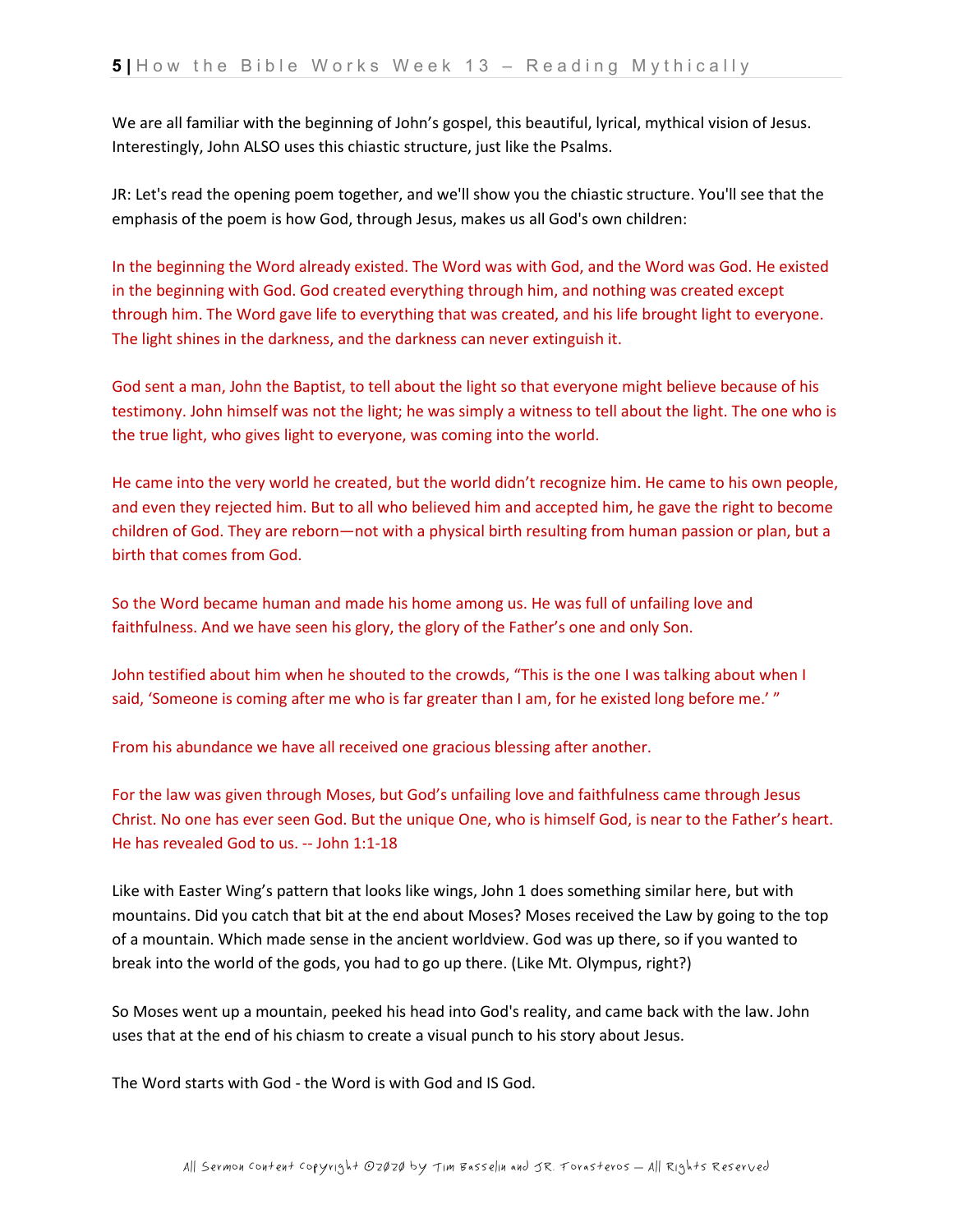Then the Word is narrowed to become a human. So the Word comes down to Earth. But then by the end, the Word has risen back to be with the Father, near the Father's heart.

It's an upside down mountain. John wants us to see that the *opposite* of Moses' journey is happening here. This isn't a human trying to poke his head into God's world. This is God erupting into our world.

TB: John is mirroring the myth of creation that JR and Sue talked about last week. He begins with this great mythical vision, something bigger and beyond what we can see or express, and then that myth, that deep reality (or as Lewis calls it in the Chronicles of Narnia, the Deeper Magic), becomes actual flesh! The myth isn't just something we imagine and hope for, the Myth literally breaks into our world the Word became human and lived among us. The Word came to us to show us how to become God's children, so we could join him near the Father's heart.

JR: John carries this theme throughout his Gospel story. In the other three Gospels, Jesus is constantly working miracles - casting out demons, healing - pretty much non-stop.

In John, however, Jesus only does seven miracles. And John doesn't call them miracles. He calls them *signs*.

Because remember, John has an agenda with his Gospel: he wants you to believe this true Myth that Jesus is the Word made flesh, come to make us all children of God.

So out of all of Jesus' miracles, John chooses seven as *signs*. Moments that point at the kingdom of God breaking into the midst of our world.

TB: Only picking 7 signs, and being very specific about which ones and why is how John invites his readers to not just look at Jesus, but to look along the Light.

JR: All he signs are amazing, but my favorite is the sixth sign, the sign of the man born blind. Jesus and his disciples encounter a man who was born without sight. Jesus walks up to him, spits in the dirt, wipes the mud he makes on the man's face, and tells him to go wash in a spring. When the man does, he can see.

This causes *quite* the stir. The man runs around telling everyone Jesus healed him, and they're all amazed because they all know this guy and his family.

Long story short, the guy gets dragged in front of the religious leaders. They hate that Jesus is getting all this good press, and they want the man to discredit Jesus, to tell everyone he's a false teacher.

The guy shrugs his shoulders and says, "Look, I'm no theologian." Which is true - since he was born with a physical deformity, he wouldn't have been allowed to receive theological education or worship with the community.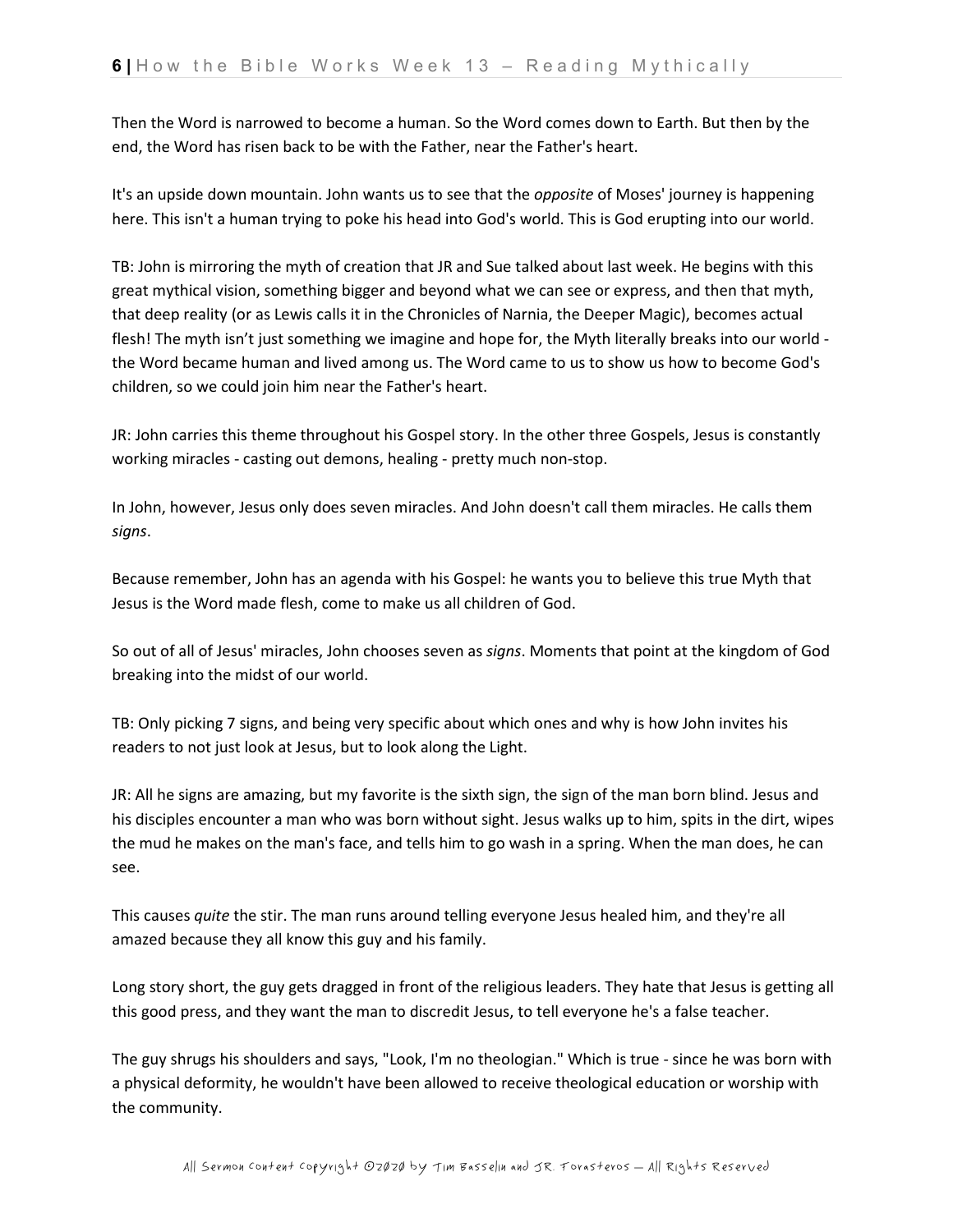SO anyway, the guy says, "I can't tell you all the Bible verses that support or condemn this guy, but here's what I know: I was blind. Now I can see. That tells me this guy has to be from God!"

This guy - who literally had never seen Jesus - could *see* Jesus better than the religious leaders who allegedly knew God better than anyone.

TB: The religious leaders were bringing all their tools of religious training to look AT this beam of light that was Jesus. They were trying to figure out what Jesus was, and all their tools of interpretation led them to describe Jesus in a way that was fundamentally flawed. This man born blind, though, was looking along the light. He had a completely different experience of who Christ was.

That's a powerful reminder of exactly what we've been talking about all summer: it's entirely possible to be an expert in the Bible and miss God entirely. It's easy to get caught up in examining the beam, when God invites us to really *see*.

Again, we're not saying the religious tools were what kept the religious leaders from seeing. Later, Paul, who was a religious leader trained in the use of Scripture, uses all those same tools correctly to understand the light better and to be able to look along the light and help churches know what they were seeing.

Reading the Bible mythically reminds us that there is no singularly correct interpretation of the Bible, because no interpretation is big enough to comprehend God. In fact, reading mythically reminds us that God's story can be found everywhere. In the beginning was the LOGOS and the LOGOS was with God and the LOGOS was God… There is no single expression of this great MYTH. This truth of the universe needs thousands and millions of expressions. Truth can be found anywhere, which is why we have the saying that ALL truth is God's truth. We need literature and plays and movies and biographies and family stories and walks in the woods and missions to Mars and so much more to help us get at capital T Truth.

JR: But… when we state it like that, it sounds like just anything can be truth and you can have your truth and I have mine, and we can't critique anyone's truth cause it could all be from God.

TB: But that's not what we are saying.

JR: You see, the danger of the rational/scientific method, of looking at the beam of light, is that we inevitably try to control the outcome, to understand truth in very narrow terms.

TB: And the problem of the mythic understanding, of looking along the light, is the danger of just accepting anything and everything as truth. What then can we do? Is there no objective truth?

JR transition to this text and move toward the HS role in leading us to objective truth.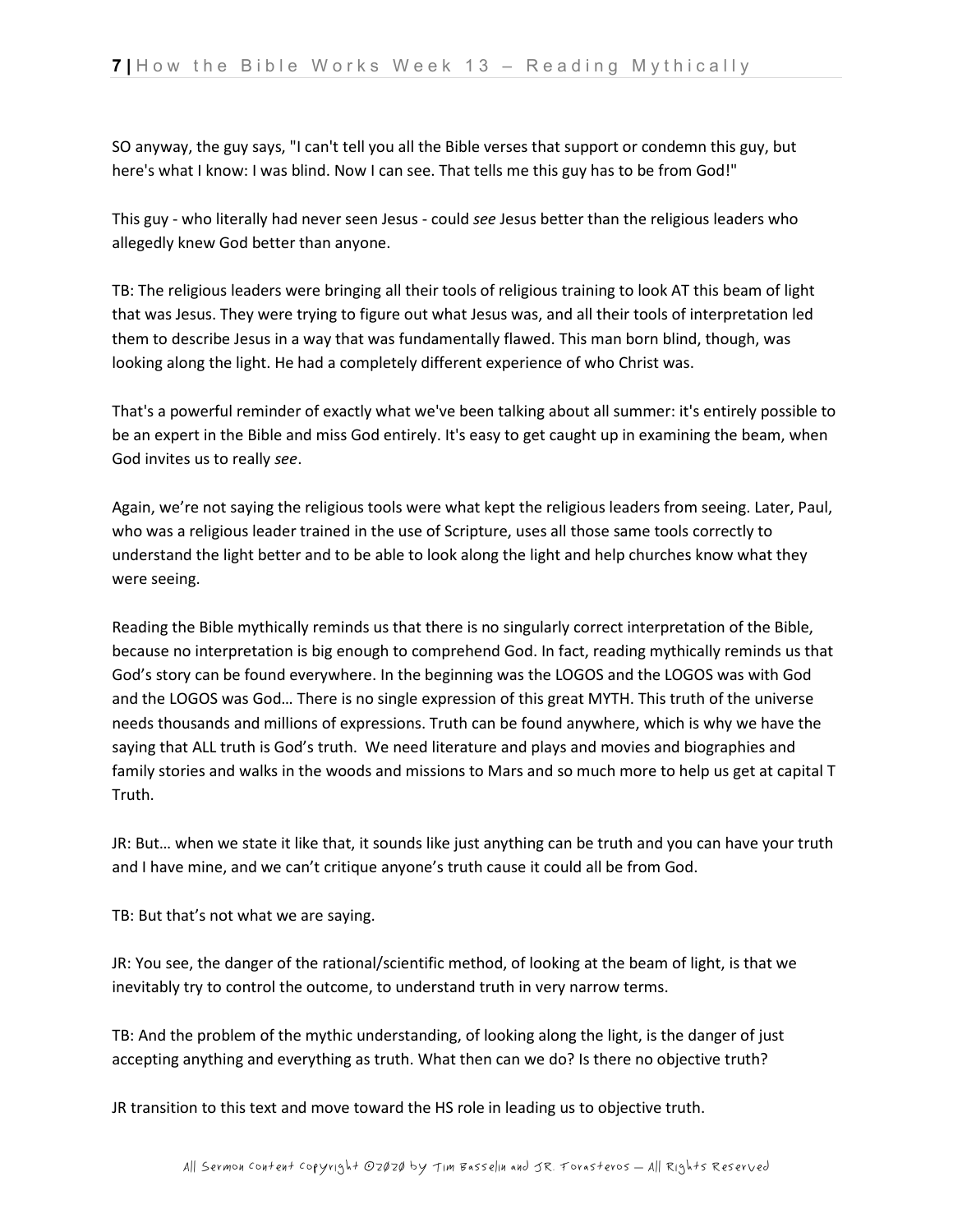In fact, it is best for you that I go away, because if I don't, the Advocate won't come. If I do go away, then I will send him to you. And when he comes, he will convict the world of its sin, and of God's righteousness, and of the coming judgment. The world's sin is that it refuses to believe in me. Righteousness is available because I go to the Father, and you will see me no more. Judgment will come because the ruler of this world has already been judged.

"There is so much more I want to tell you, but you can't bear it now. When the Spirit of truth comes, he will guide you into all truth. He will not speak on his own but will tell you what he has heard. He will tell you about the future. He will bring me glory by telling you whatever he receives from me. All that belongs to the Father is mine; this is why I said, 'The Spirit will tell you whatever he receives from me.' -- John 16:7-15

Community is vital to seeing God's light. The other big trap in all of this is that we privatize our reading of Scripture. This wasn't really possible when Scripture was first written - churches had *at most* one copy of all the books. Most people were illiterate, so Scripture *had* to be read (and heard) in community. Discussed together.

TB: Obviously, that's not the case anymore. We all have Bibles in our pockets - in multiple translations! This is awesome, but it *does* make it really easy to treat the Bible as an individual book.

JR: But the Bible was designed to bring us into community with each other. That's a big part of why the Bible never talks about a personal relationship with Jesus. What the Bible is concerned with is a new way to be in the world, a way to live together that Scripture most often calls the Kingdom of God.

In those verses we just read about the Holy Spirit? When Jesus says YOU, he doesn't use the singular form of the pronoun. If we were reading the Texas translation, he'd be saying, "When the Spirit of truth comes, he will guide y'all into truth."

The Spirit brings us together, and we see the light of God's kingdom *together*.

TB: Just to clarify once more. We aren't saying that the methods of how to read genres are bad. Obviously, we're not saying that. We spent a whole summer talking about them. What we're saying is that they're not enough on their own. They're not the full reality. One final analogy may help.

Using the methods of interpretation are like following recipes to create a great feast. You need to know the technical stuff. You need to measure the flour and the liquid in order for the bread to have a chance of being decent. But imagine you knew all that and created the entire feast…. And then you just threw it all away because you had no guests to serve. The tools for cooking are necessary for cooking well, but what's the point if the family doesn't gather and people aren't laughing late in the evening and raising a glass to toast? We need to know how to look at the light and study it, but never at the expense of being able to look along the light and experience the invitation to a fullness of life!